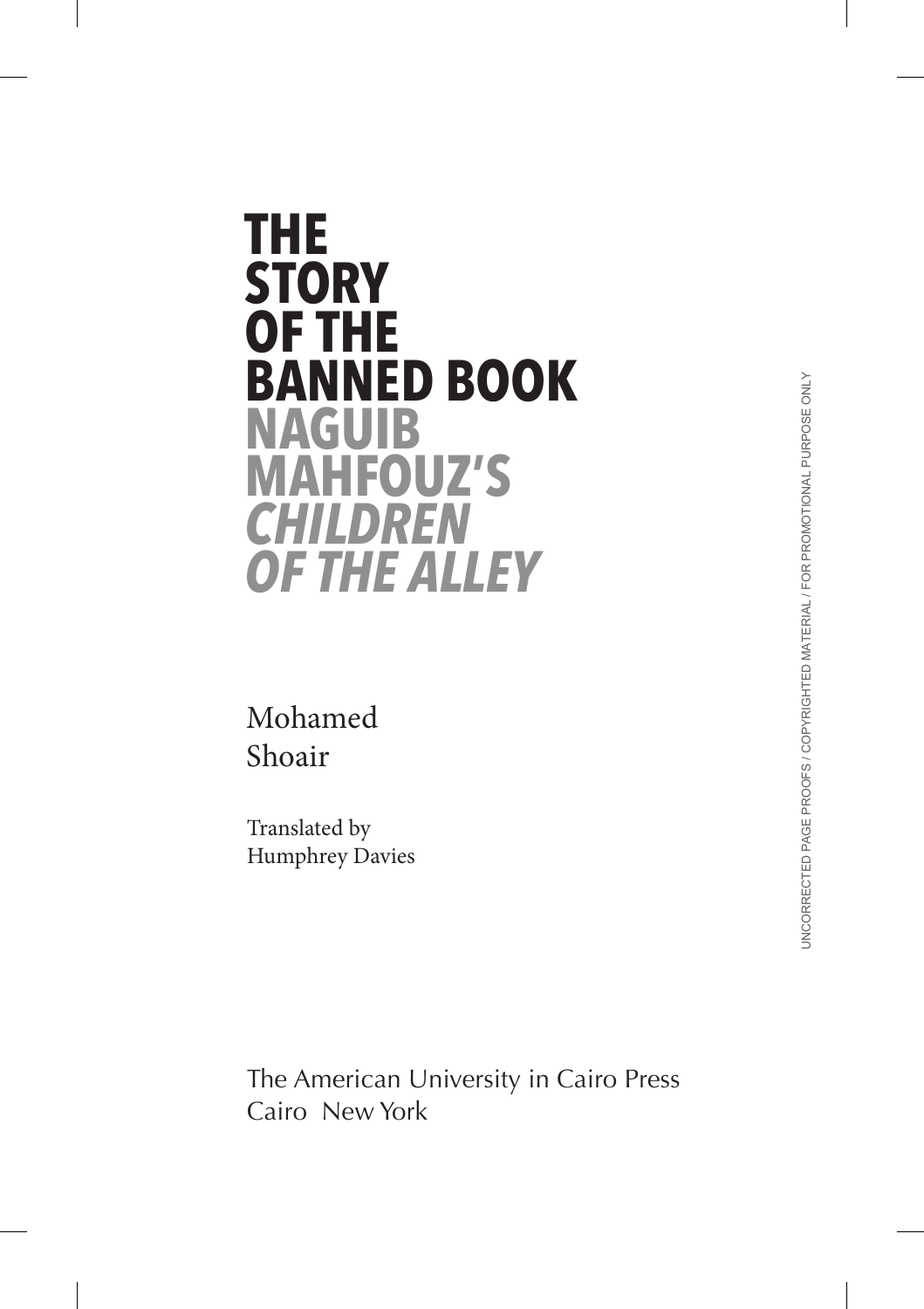First published in Egypt by The American University in Cairo Press 113 Sharia Kasr el Aini, Cairo, Egypt One Rockefeller Plaza, 10th Floor, New York NY 10020 www.aucpress.com

Copyright © 2018 by Mohamed Shoair First published in Arabic in 2018 as *Awlad haratina: sirat al-riwaya al-muharrama*

English translation copyright © 2022 by Humphrey Davies

This translation is based on the third edition of *Awlad haratina: sirat al-riwaya al-muharrama* by Mohamed Shoair (Cairo: Dar al-'Ayn li-l-Nashr, also published in 2018). Divergences from the Arabic text reflect changes made by the author in anticipation of future editions.

All rights reserved. No part of this publication may be reproduced, stored in a retrieval system, or transmitted in any form or by any means, electronic, mechanical, photocopying, recording, or otherwise, without the prior written permission of the publisher.

[Library of Congress CIP data]

1 2 3 4 5 26 25 24 23 22

Designed by Jon W. Stoy Printed in the United States of America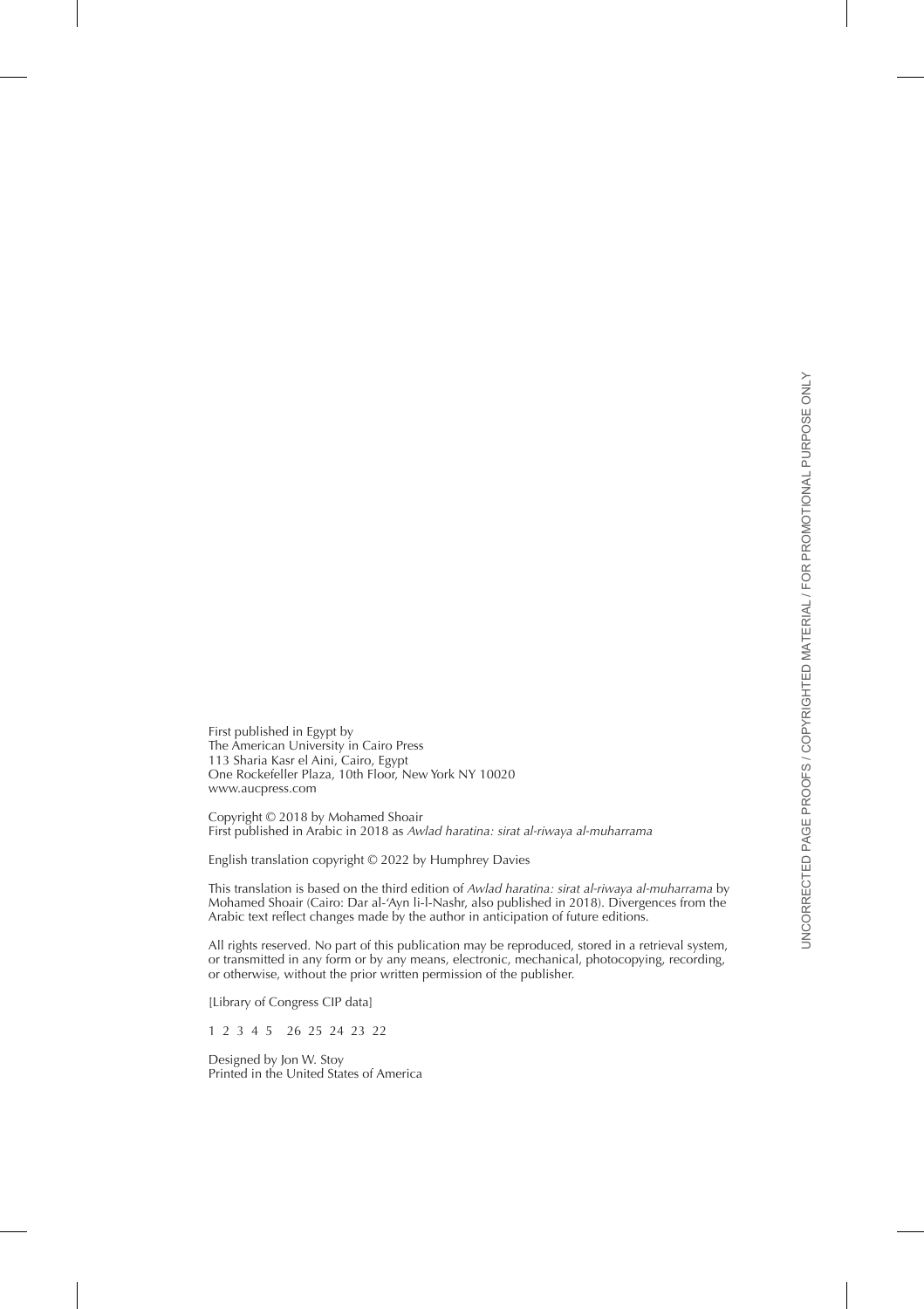A donkey cart passed under the window, loaded with clapping singers. *Recite a prayer for the soldier boy. He threw off his fez for a job as a saint!* Qassem smiled, remembering the night Yahya had sung this hymn

stoned on hashish. Oh, if things would only straighten themselves out, all you'd have to do is sing, alley of mine!

#### *Children of the Alley*

"I'm a tourist in a museum where nothing belongs to me. I'm merely a historian. I don't know where I stand."

#### **Kamal 'Abd al-Gawad, in** *Sugar Street*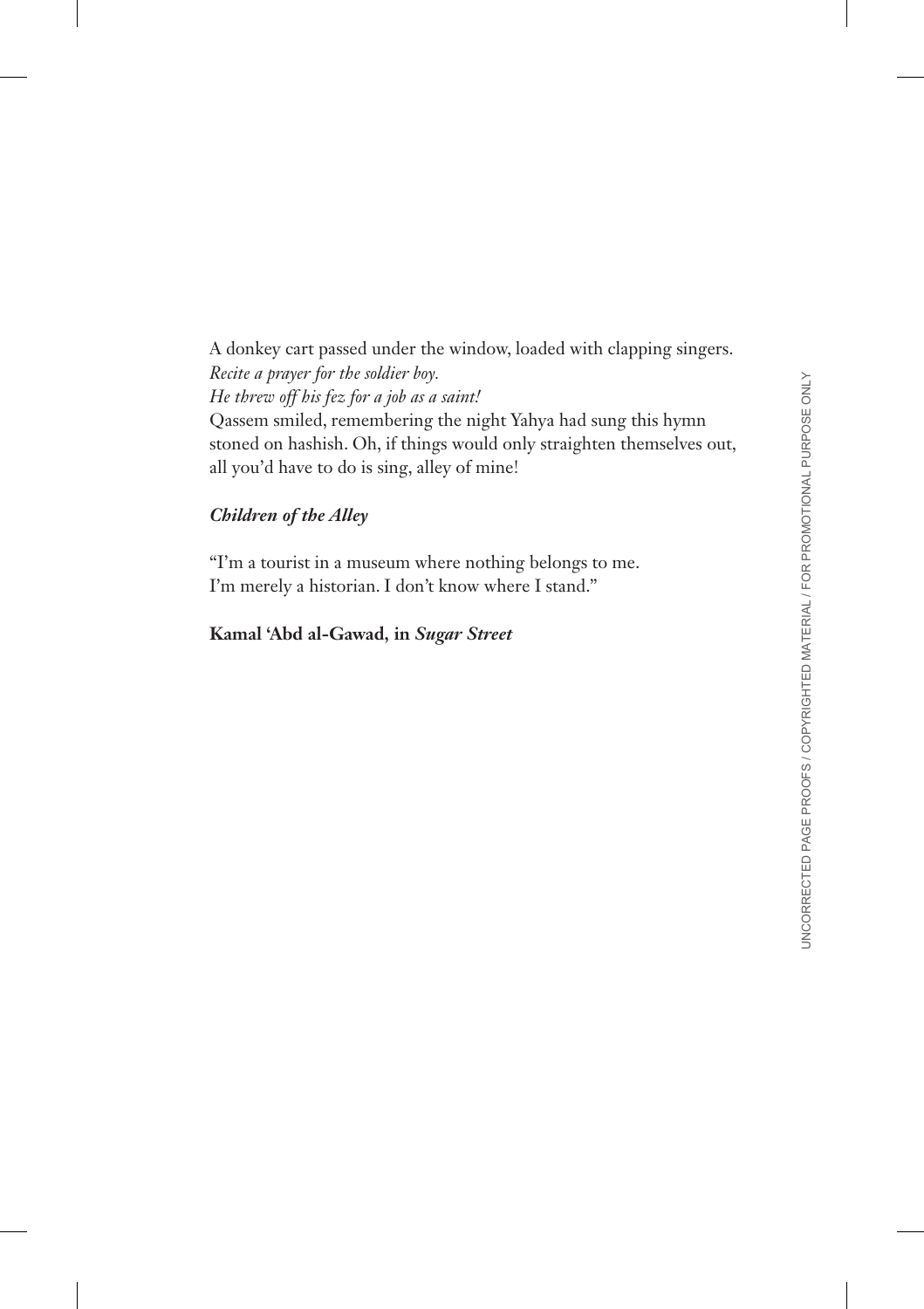## **CONTENTS**

| 21 September 1959                  | 1              |
|------------------------------------|----------------|
| No Taboos in Literature            | $\overline{7}$ |
| Abd al-Nasser Asks a Question      | 15             |
| An Angry Message                   | 19             |
| How Do Sheikhs Read Literature?    | 31             |
| A Prisoner of Symbolism?           | 35             |
| The Moral Education of the Citizen | 43             |
| I Am Not a Philosopher             | 57             |
| The Search for the Manuscript      | 63             |
| The Ultimate Origin                | 69             |
| 13 October 1988                    | 77             |
| 14 October 1994                    | 105            |
| Confronting Sayyid Qutb            | 117            |
| Publication by Force Majeure       | 125            |
| 30 August 2006                     | 133            |
| The Waste Land                     | 137            |
| The Neglected Commandments         | 153            |
|                                    |                |

### **Appendix: Documents**

| Articles by Naguib Mahfouz:                                             |     |
|-------------------------------------------------------------------------|-----|
| "On Bernard Shaw's Back to Methuselah"                                  | 159 |
| "My New Direction and the Future of the Novel"                          | 169 |
| Sayyid Qutb's <i>Ashwak</i> (Thorns)                                    | 175 |
| The Reports of the Islamic Academy against <i>Children of the Alley</i> | 178 |
| Two Letters to Philip Stewart                                           | 183 |
|                                                                         |     |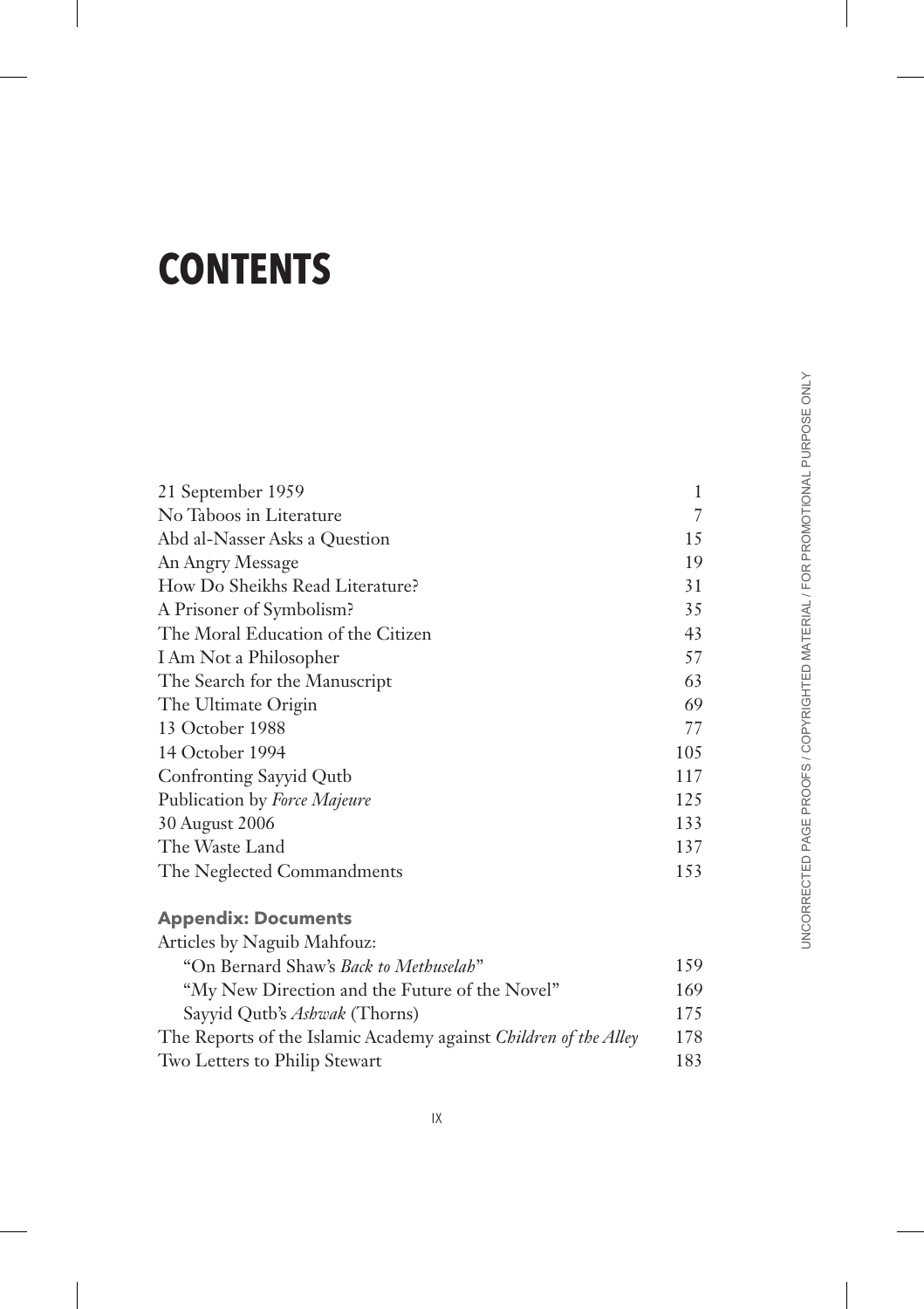| A Letter to Dr Muhammad Hasan 'Abdallah                    | 183 |
|------------------------------------------------------------|-----|
| Minutes of the Questioning of Naguib Mahfouz Following His |     |
| Attempted Assassination (1994)                             | 184 |
| Confession of the Individual Charged with the Attempted    |     |
| Assassination of Naguib Mahfouz                            | 188 |
| Glossary                                                   | 195 |
| <b>References</b>                                          | 207 |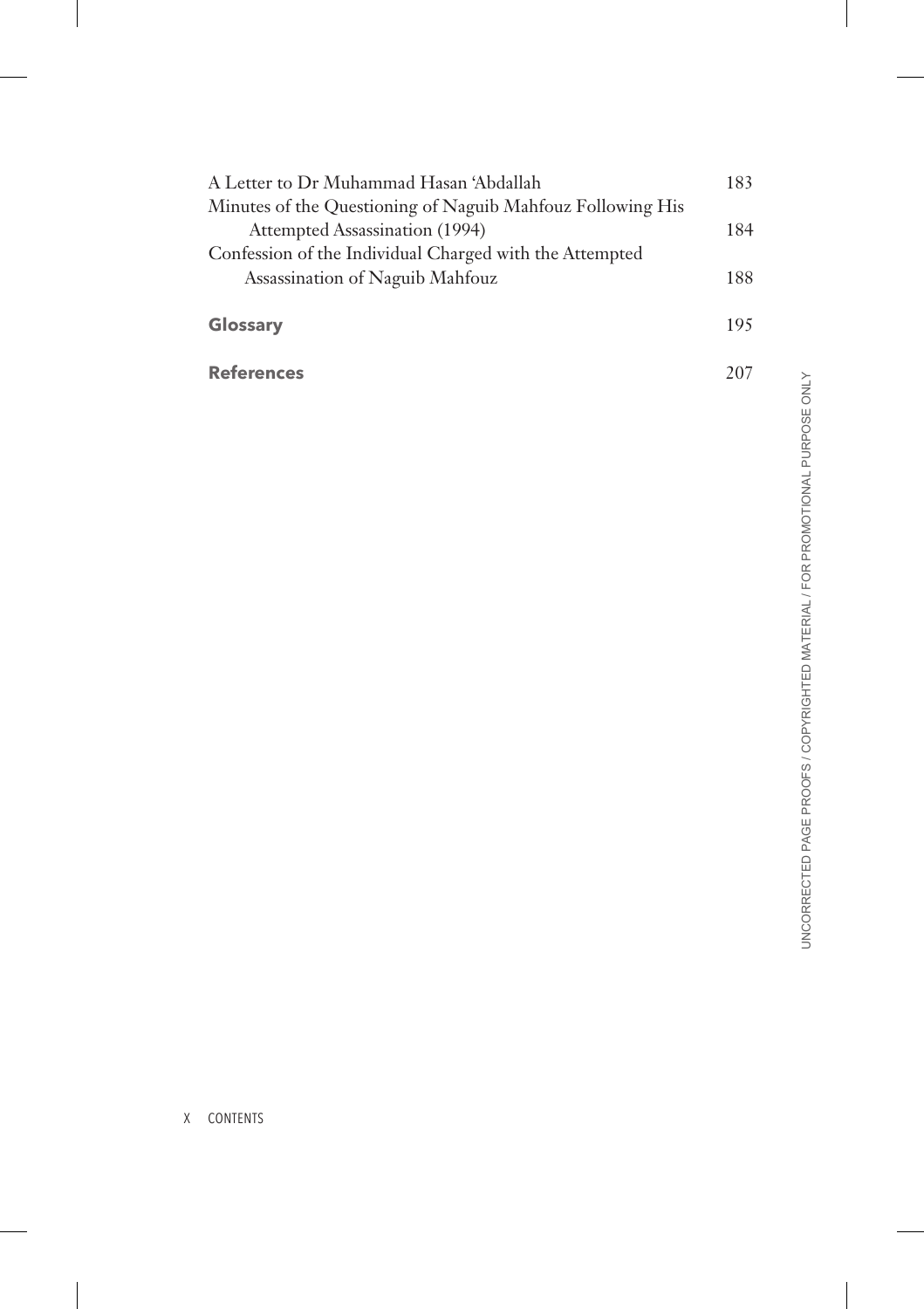### **21 SEPTEMBER 1959**

sudden drop in temperature. The weather is almost cold. Autumn<br>clouds cover Cairo's skies. The communists are sitting in prison at<br>al-Mahariq but the campaigns against them continue. An unknown<br>hurglen breeks into "Ibn Han clouds cover Cairo's skies. The communists are sitting in prison at burglar breaks into "Ibn Hani's Vineyard" (the poet Ahmad Shawqi's house, on the banks of the Nile at Giza); among the stolen items are "a palm tree made of gold" (a gift from Bahrain's ruler, Hamad bin 'Isa, to Shawqi to celebrate Shawqi's installation as "the Prince of Poets" in April 1927), as well as a silver cup from the Feminist Union headed by Hoda Shaarawi.

The newspaper headlines speak of large demonstrations in Iraq against 'Abd al-Karim Qasim following the execution of a number of the leaders of the Shawwaf Uprising. The weekly *Akhbar al-yawm* leads the most violent of the attacks, vilifying Qasim as "the Nero of Baghdad." It also publishes a piece under the title "The Accursed Book," stating that Qasim is a follower of the ideas contained in it and claiming that the book, which attacks Islam, has been put together by Soviet intelligence sources. It then devotes a full-page spread to the popular proselytizer 'Abd al-Razzaq Nawfal refuting its ideas.

The main photograph in almost all the papers is of Abd al-Nasser, accompanied by 'Abd al-Hakim 'Amir, receiving the greetings of the masses from the window of the train on which they are returning from Rashid to Cairo. Two days previously, Abd al-Nasser had delivered a speech at Rashid as part of that city's celebrations of the victories over the British Army in 1807. The captions focus on the abolition of feudalism, the distribution of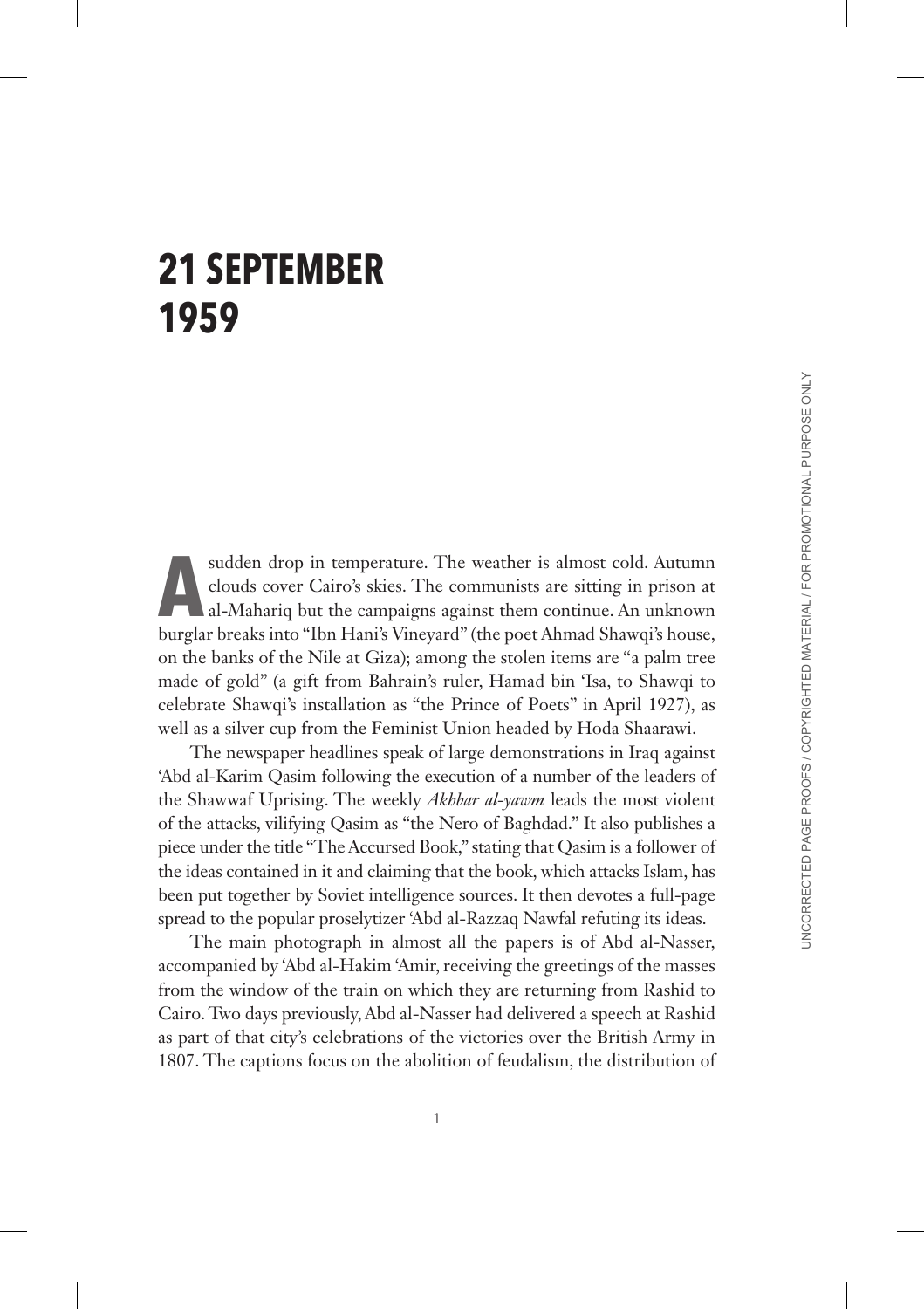plots of land to farmers, and the launching of "Nasser's Project for Peasant Cattle Ownership." At the same celebration, Abd al-Nasser handed out the prizes to the winners of the "On the Road to Freedom" competition organized by the Higher Council for Arts and Literature, in which participants had been invited to complete the short story of that name about the Battle of Rashid that Nasser had begun as a high-school student but never finished. Three hundred forty-one stories have been submitted and the Council's Publications Committee has met fourteen times to select the three winners—Staff Officer Lt. Col. 'Abd al-Rahim Haggag and Captains 'Abd al-Rahman Fahmi and Faruq Hilmi. In an article titled "How to Complete the President's Story?," Yusuf al-Siba'i, the council's secretary-general, had complained at the exclusion of leading writers from the competition, resulting in a poor standard of contribution. The press had praised most highly the text by Haggag, even though it was the weakest artistically, perhaps because he was an officer and had used Abd al-Nasser as a character in his narrative and perhaps also because the story had been praised by Kamal al-Din Husayn, then minister of local government and president of the Higher Council for the Arts and Literature.

At the international level, the newspapers are occupied with the first visit by the Soviet leader to the USA, where Nikita Khrushchev has delivered a speech at the United Nations demanding "abolition of the armies of all the world's states, abolition of ministries of defense and military colleges, and limiting ourselves to small units for the maintenance of internal peace." For its part, *al-Ahram* maintains its coverage, which began two weeks previously, of the arrival of Russian rockets in space, thus launching a new era of science and knowledge.

A number of newspapers keep up their campaign against what they call "the disciples of James Dean," a small group of young Egyptian admirers of the American actor (1931–55), who shot to global stardom before completing his twenty-fourth year. His performance as Jim Stark in the film *Rebel Without a Cause* (1955) has made him a youth icon and his shocking demise in a car accident has lent him the glamor of legend, leading young people to imitate both his looks and his clothes. The press campaign accuses the same young people of rebelling against their fathers and their generation, of performing a wanton dance called the "cha-cha," of smoking cigarettes, and of letting their hair grow long and unkempt. Certain preachers in the mosques accuse them of corruption and decadence, while journalists and politicians demand that they be drafted into the army, to teach them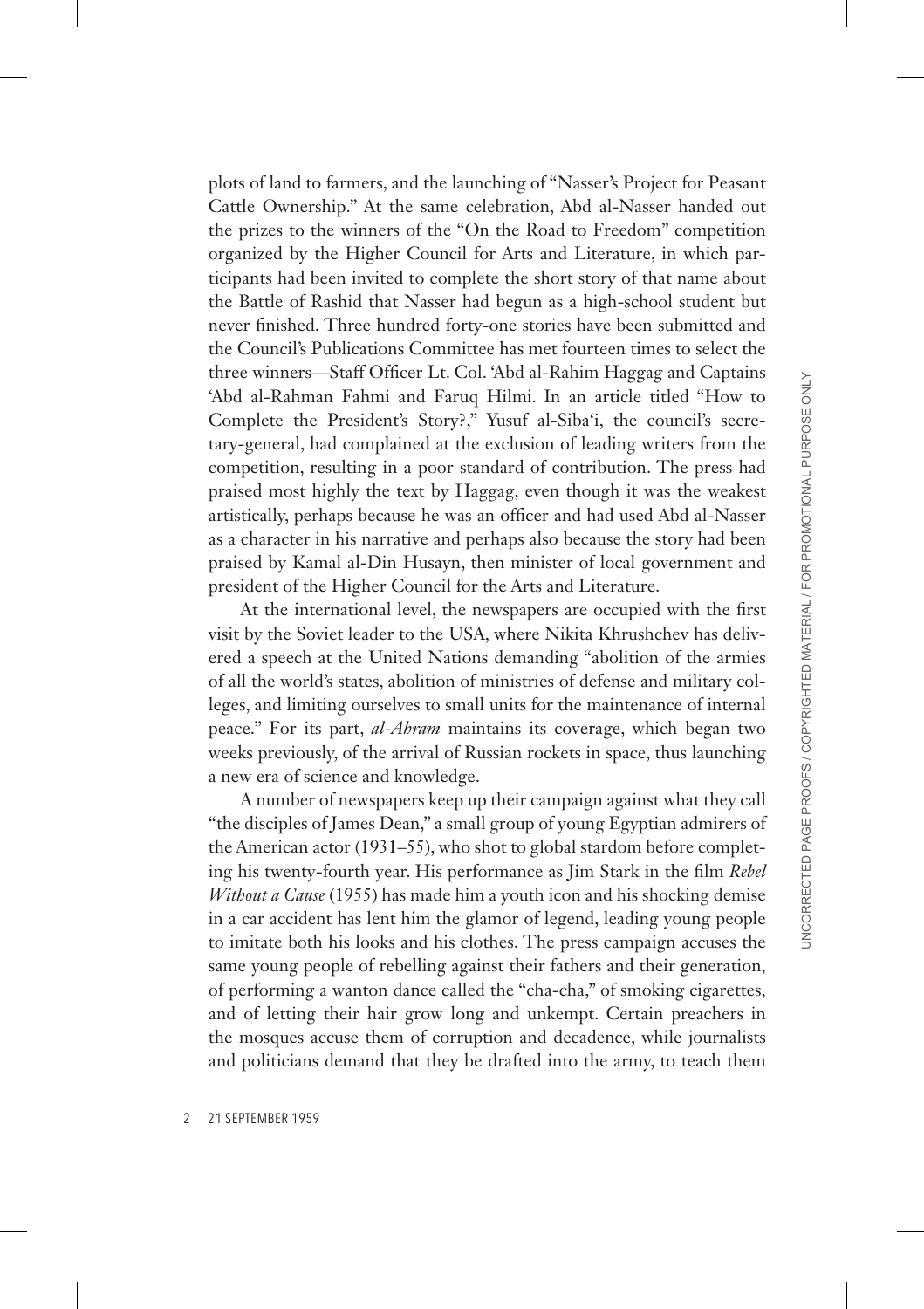JNCORRECTED PAGE PROOFS / COPYRIGHTED MATERIAL / FOR PROMOTIONAL PURPOSE ONLY UNCORRECTED PAGE PROOFS / COPYRIGHTED MATERIAL / FOR PROMOTIONAL PURPOSE ONLY

manners and make men of them. All this uproar has found a willing ear in 'Abd al-Hakim 'Amir, who has stepped in to deal with the phenomenon, ordering his men of the military police, in his capacity as minister of defense, to stop and shave the head of anyone whom they find dancing the cha-cha in a public place or singing 'Abd al-Halim Hafiz's "Abu 'uyun jari'a" (The Boy with Bold Eyes).

In *al-Akhbar*, Nasir al-Din al-Nashashibi interviews Prof. Sten Friberg, a member of the administrative committee of the Nobel Prize in Literature, who pronounces that "it is the fault of the Arab universities that no Arab has been nominated for the Nobel Prize," while Ahmad Baha' al-Din writes from Stockholm about Jean-Paul Sartre's play *The Condemned of Altona*, which he regards as "the most significant work of literature since the end of the World War."

In Cairo, the National Theater is presenting *al-'Ashara al-tayyiba* (The Lucky Card) and the Rihani troupe's *Hikayat kull yawm* (An Everyday Story). The *Kitabi* (My Book) series is issuing an Arabic translation of Pasternak's *Doctor Zhivago* in two parts, and the series *Maktabat al-funun al-diramiya*  (The Library of the Dramatic Arts) a translation of Tennessee Williams's play *Cat on a Hot Tin Roof*, while Riyad al-Sunbati has just finished setting to music "al-Hubb kida" (That's the Way Love Is), with which Umm Kulthum is about to open her new season. The cinemas are full, with posters for new films taking up much of the advertising space in the newspapers, and on that one day we can watch more than fifteen foreign films, including Sophia Loren's *The Millionairess*, Bob Hope's and Jane Russell's *The Paleface*, and *Tarzan's Greatest Adventure*, as well as approximately the same number of Egyptian movies, including *'Ashat li-l-hubb* (She Lived for Love) with Zubayda Sarwat, *al-Hubb al-akhir* (The Last Love) with Hind Rustum and Ahmad Mahir, and Isma'il Yasin's *al-Bulis al-sirri* (The Secret Police).

On that same day, *al-Ahram* newspaper began publication, on page 10, of the first installment of Naguib Mahfouz's new novel *Awlad haratina (Children of the Alley)*, an event announced on its front page a week earlier:

*Al-Ahram* has agreed with the great writer Naguib Mahfouz to publish his new long work, in installments. Mahfouz is a writer who has proved himself capable of portraying Egyptian life with the hand of a creative and highly gifted artist; thus the appearance of a new work by him has always been a literary event of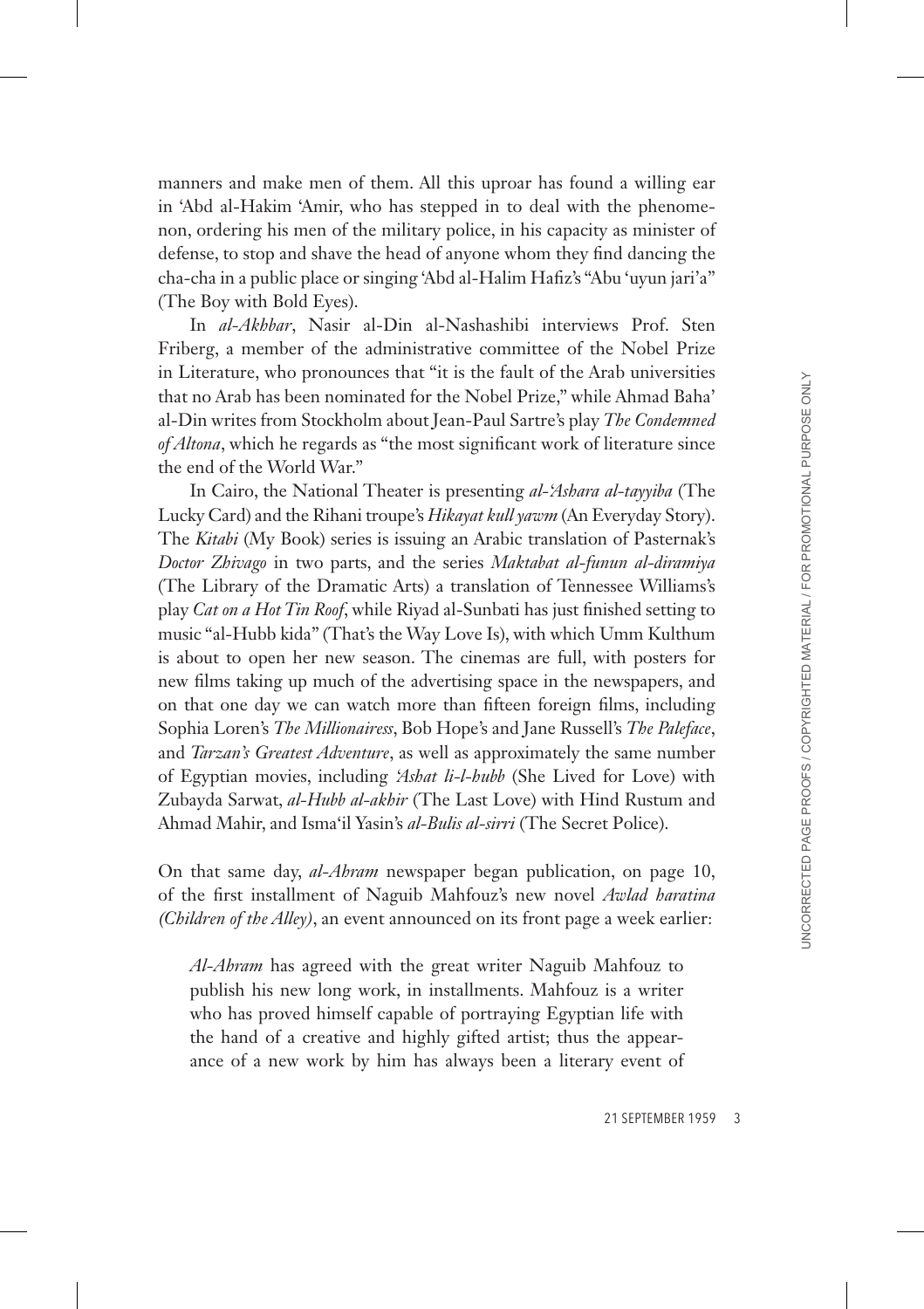outstanding importance for the history of the intellectual revival of recent years. *Al-Ahram* has signed a contract for one thousand pounds with Naguib Mahfouz granting it the right to publish his new story in its newspaper. *Al-Ahram* does not mention this sum—the largest paid for a single story in the history of the Arabic press—out of pride or presumption but to mark the start of a new era of appreciation for literary production. (*al-Ahram*, 14 September 1959)

The large sum was not the only form in which *al-Ahram*'s celebration of Naguib Mahfouz manifested itself. The newspaper prepared for the event with what amounted to a publicity campaign, starting four days before publication with a long interview with the author by Inji Rushdi in which he spoke at length of his creative worlds, his experiences, his study of philosophy, and his love of music, and alluded briefly to the new novel (*al-Ahram*, 18 September 1959)*.* And one day before, the following news item appeared: "Naguib Mahfouz in *al-Ahram* Tomorrow," accompanied by two portraits, one of Mahfouz and one of the painter al-Husayn Fawzi, who had drawn illustrations depicting the novel's characters.

Reality, it appears, is always interwoven—artistically, intellectually, and politically. Naguib Mahfouz was writing the screenplay for *Ihna al-talamza*  (We the Students), based on a story by Tawfiq Salih and Kamil Yusuf. Publicity for the film (starring Omar Sharif, Shukri Sirhan, Yusuf Fakhr al-Din, and Karioka) focused on its being "a film for every young man and every young woman, every father and every mother, every family and every household, a film that combats effeminacy and calls for strength and positivity!" according to a sentence written in large letters on the poster and which would seem to be an extension of the campaign to discipline "the disciples of James Dean." People who knew Naguib Mahfouz and the ways of the cinema world thought it likely that the sentence had less to do with Mahfouz than with the producer, Hilmi Rafla, who spoke of the film, in the magazine *al-Jil* (The Generation) ("al-Sinima tu'addi risalataha nahw al-mujtama'," *al-Jil*, no 406 [5 October 1959], 17), as part of a mission "against the likes of James Dean, the manifestations of whose effeminacy have multiplied and the instances of whose perverseness have become so widespread that they have resulted in the intervention of the morals police, now that sexual frustration has driven these persons down the path of pain,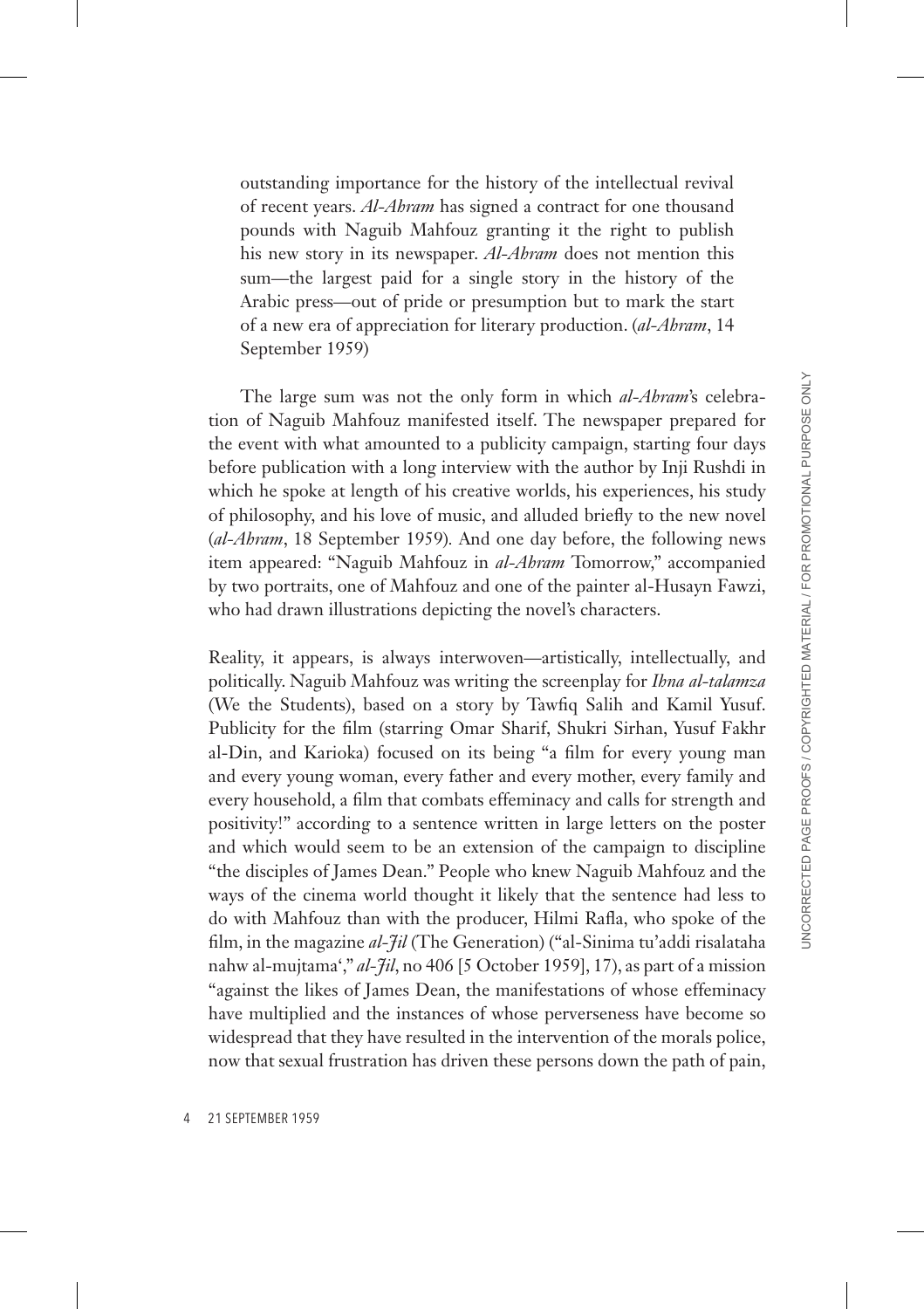the path of evil!" Rafla stated that he had chosen Naguib Mahfouz to write the screenplay because "he is known for the profundity with which he studies situations, the power with which he portrays characters, and the brilliance with which he gives expression to feelings and reactions."

Mahfouz was also writing the storyline for *Bayna al-sama' wa-l-ard*  (Between Heaven and Earth), a film produced by Salah Abu Yusuf that appeared in theaters simultaneously with the publication of *Children of the Alley* and that marks a shift in Mahfouz's cinema work away from realism and toward an openness to the symbol, just as in *Children of the Alley*, where he abandons the "naked realism" that had reached its apogee with *al-Thulathiya: Bayn al-qasrayn, Qasr al-shawq,* and *al-Sukkariya (The Cairo Trilogy: Palace Walk, Palace of Desire,* and *Sugar Street).* The film poses philosophical questions whose answers divide, multiply, and are left hanging—like its heroes in their broken elevator—between heaven and earth.

Mahfouz's thumbprint as scriptwriter, and one seeking creative solutions to the restrictions on the space available to him in the film, is clear. It was an artistic dilemma that Mahfouz had already succeeded in overcoming as a novelist. Indeed, he had excelled at exploiting it for his dramatic purposes in both *Zuqaq al-midaq (Midaq Alley)*, a novel whose events take place in a narrow alley, and in *Tharthara fawq al-Nil (Adrift on the Nile)*, most of whose action occurs on a houseboat on the Nile. Throughout *Bayna al-sama' wa-l-ard*, and despite the restricted space (out of which, even so, emerge worlds pulsing with life), Mahfouz poses questions about the limits of truth and fiction, death and life, sanity and madness, reality and the cinema. On release, the film met with little acclaim from either the critics or the public; years later Mahfouz explained its failure by saying that it was "an experiment in terms of the Egyptian cinema of the time, and its success may have come after the premiere. People weren't used to that kind of film." Referring to the source of his inspiration for this important experiment, he added, "They had made a film of the same type in America that was meant to be a nod to Hitler. Its hero tyrannizes people in a closed apartment, and the film did very well in the West" (Yusuf al-Qa'id, *Naguib Mahfouz in haka*, 28).

Some months previously, Salah al-Bitar, minister of culture and national guidance of the central government of the Egyptian–Syrian union (at the time, Sarwat 'Ukasha was the minister in the Southern Regional, that is, Egyptian, government) had made a statement that had set literary circles in